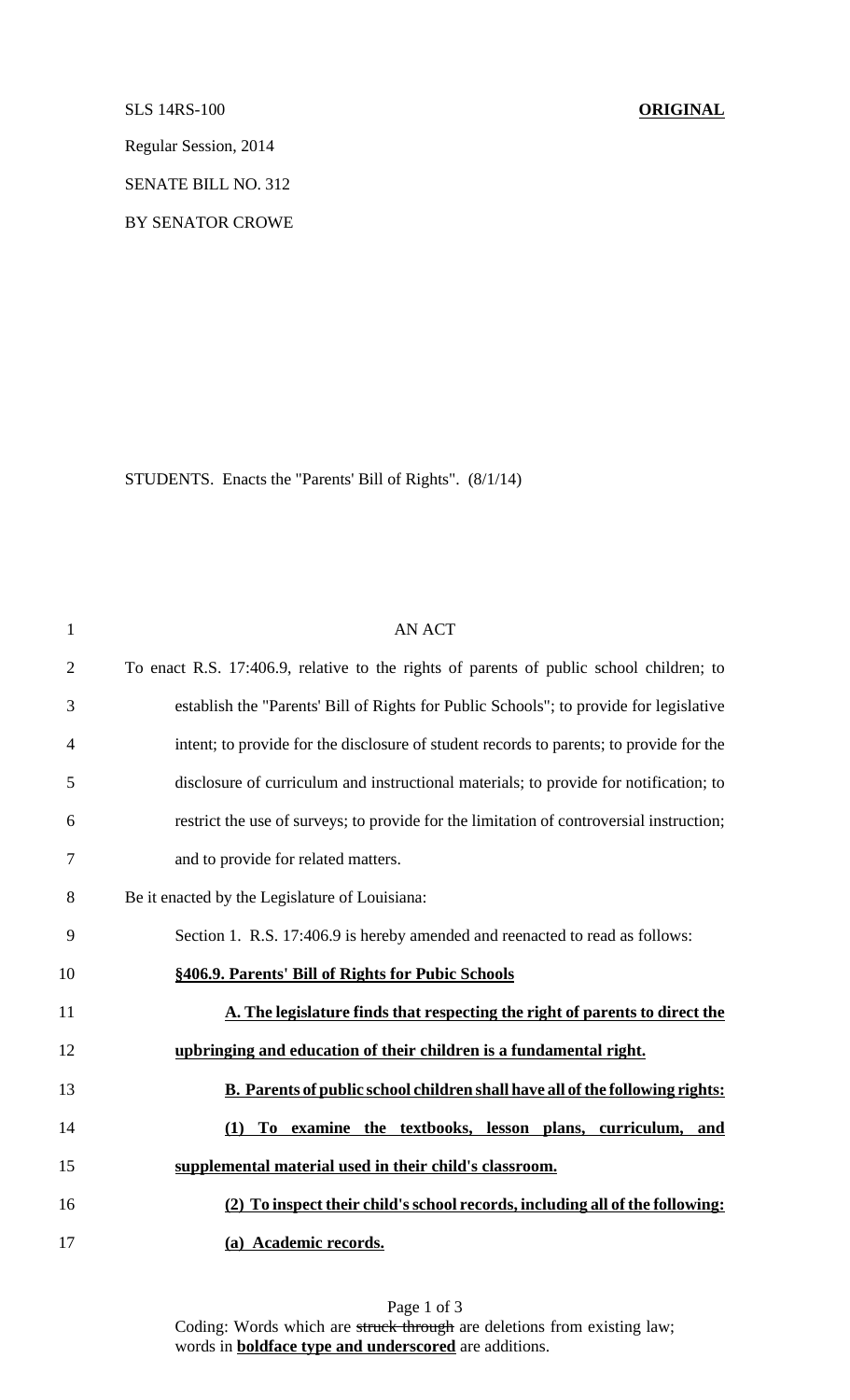| $\mathbf{1}$   | (b) Medical or health records.                                                |
|----------------|-------------------------------------------------------------------------------|
| $\overline{2}$ | (c) Records of any mental health counseling.                                  |
| 3              | (d) Records of any vocational counseling.                                     |
| 4              | (3) To be notified when medical services are being offered to their child.    |
| 5              | (4) To be notified if a criminal action is deemed to have been committed      |
| 6              | against their child.                                                          |
| 7              | (5) To be notified before the school allows law enforcement personnel         |
| 8              | to question their child.                                                      |
| 9              | (6) To be notified before their child is taken or removed from the school     |
| 10             | campus.                                                                       |
| 11             | (7) To request and expect their child's family religious beliefs to be        |
| 12             | respected.                                                                    |
| 13             | (8) To receive written notice and the option to opt their child out of any    |
| 14             | surveys that include invasive questions about any of the following:           |
| 15             | (a) The student's sexual experiences or attractions.                          |
| 16             | (b) The student's family beliefs, morality, religion, or political            |
| 17             | affiliations.                                                                 |
| 18             | (c) Any mental health or psychological problems of the student or a           |
| 19             | family member.                                                                |
| 20             | (9) To receive written notice and have the option to opt their child out      |
| 21             | of controversial instruction on topics associated with sexual activity.       |
| 22             | Section 2. This Act shall be known as the "Parents' Bill of Rights for Public |
| 23             | Schools".                                                                     |

The original instrument and the following digest, which constitutes no part of the legislative instrument, were prepared by Carla S. Roberts.

## DIGEST

Crowe (SB 312)

Proposed law establishes the "Parents' Bill of Rights for Public Schools".

Proposed law provides that the legislature finds that parents have a fundamental right to direct the upbringing and education of their children.

Page 2 of 3 Coding: Words which are struck through are deletions from existing law; words in **boldface type and underscored** are additions.